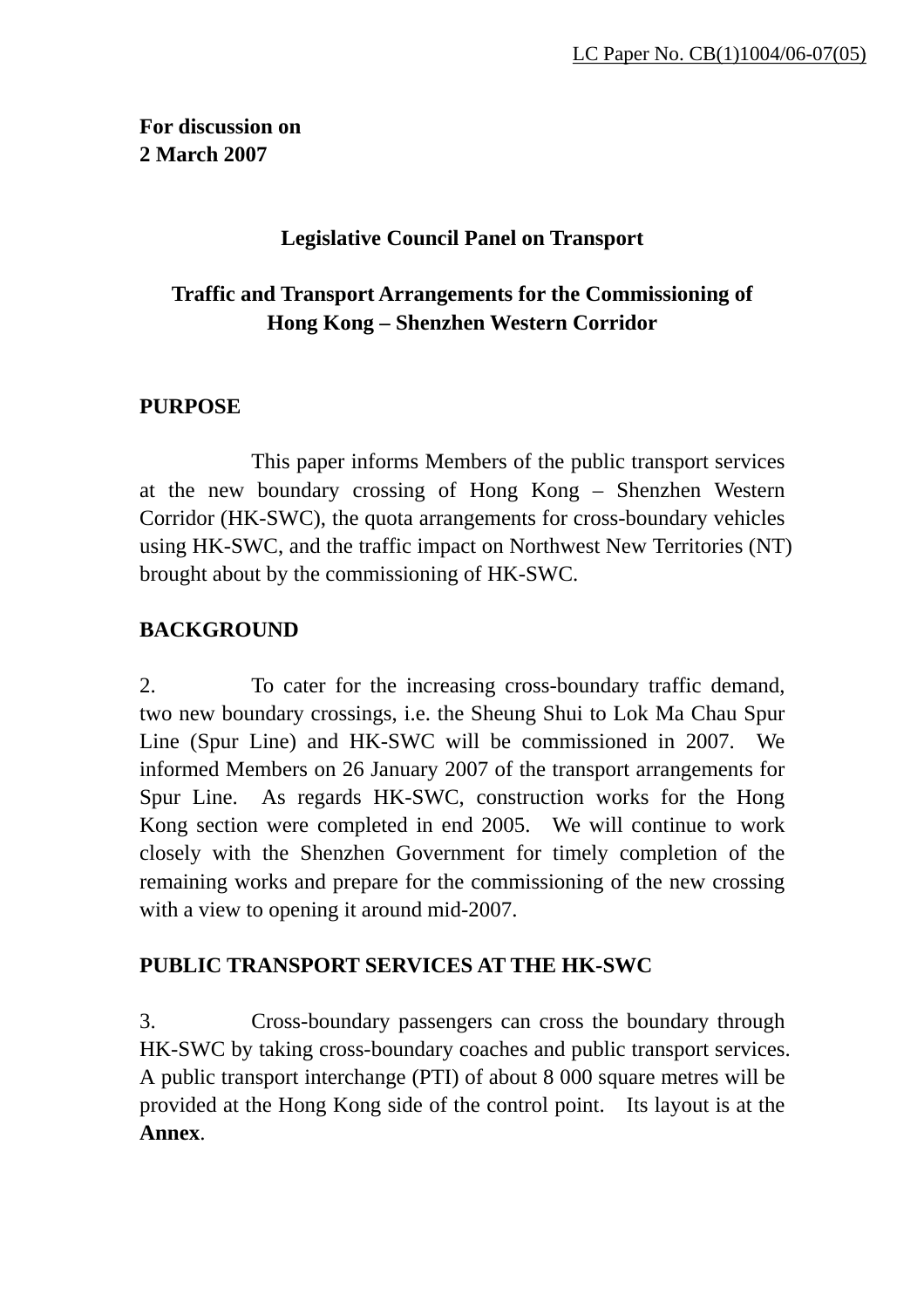4. We have agreed with the Mainland authorities to provide complementary public transport services at each side of the control point. We have planned one franchised bus route to/from Yuen Long East, one franchised bus route to/from Tuen Mun, one green minibus route to/from Tin Shui Wai and the provision of urban and NT taxi services in the PTI. As the PTI is located within the Hong Kong Port Area (HKPA) at the Shenzhen Bay Port, we will amend Schedule 7 of the Road Traffic (Registration and Licensing of Vehicles) Regulations (Cap. 374E) to designate roads within the HKPA as permitted operating areas for NT taxis. This amendment will come into effect on the commissioning date of the HKPA. As regards urban taxis, they will be able to operate at the PTI when the HKPA comes into being, as laws of Hong Kong (including those providing legislative backing for urban taxis to provide service throughout the territory of Hong Kong) will then be applied in the HKPA.

5. In addition, similar to other strategic roads in Hong Kong, we will install the traffic control and surveillance system (TCSS) on HK-SWC to enable better traffic management. The TCSS will include, among other things, the variable speed limit sign. To enable the application of this sign in HK-SWC as well as on other roads, we will amend the Road Traffic (Traffic Control) Regulations to include it as a prescribed sign<sup>[1](#page-1-0)</sup>.

# **QUOTA ARRANGEMENTS FOR HK-SWC**

6. To ensure smooth cross-boundary traffic, all cross-boundary vehicles other than goods vehicles and the LMC – Huanggang Shuttle Buses are subject to quota restriction. The quota system is jointly administered by the Hong Kong and Guangdong authorities, with the number of quotas set at a level commensurate with the processing capacities of the control points.

7. The commissioning of HK-SWC provides room for the relaxation of the existing quota arrangements. We have reached agreement with the relevant Guangdong authorities on the number of quotas to be issued for cross-boundary private cars and coaches. For

<span id="page-1-0"></span> $\overline{a}$ <sup>1</sup> Taking this opportunity, we will also include lane signal in the Road Traffic (Traffic Control) Regulations as a prescribed sign to enable its application on all roads in Hong Kong.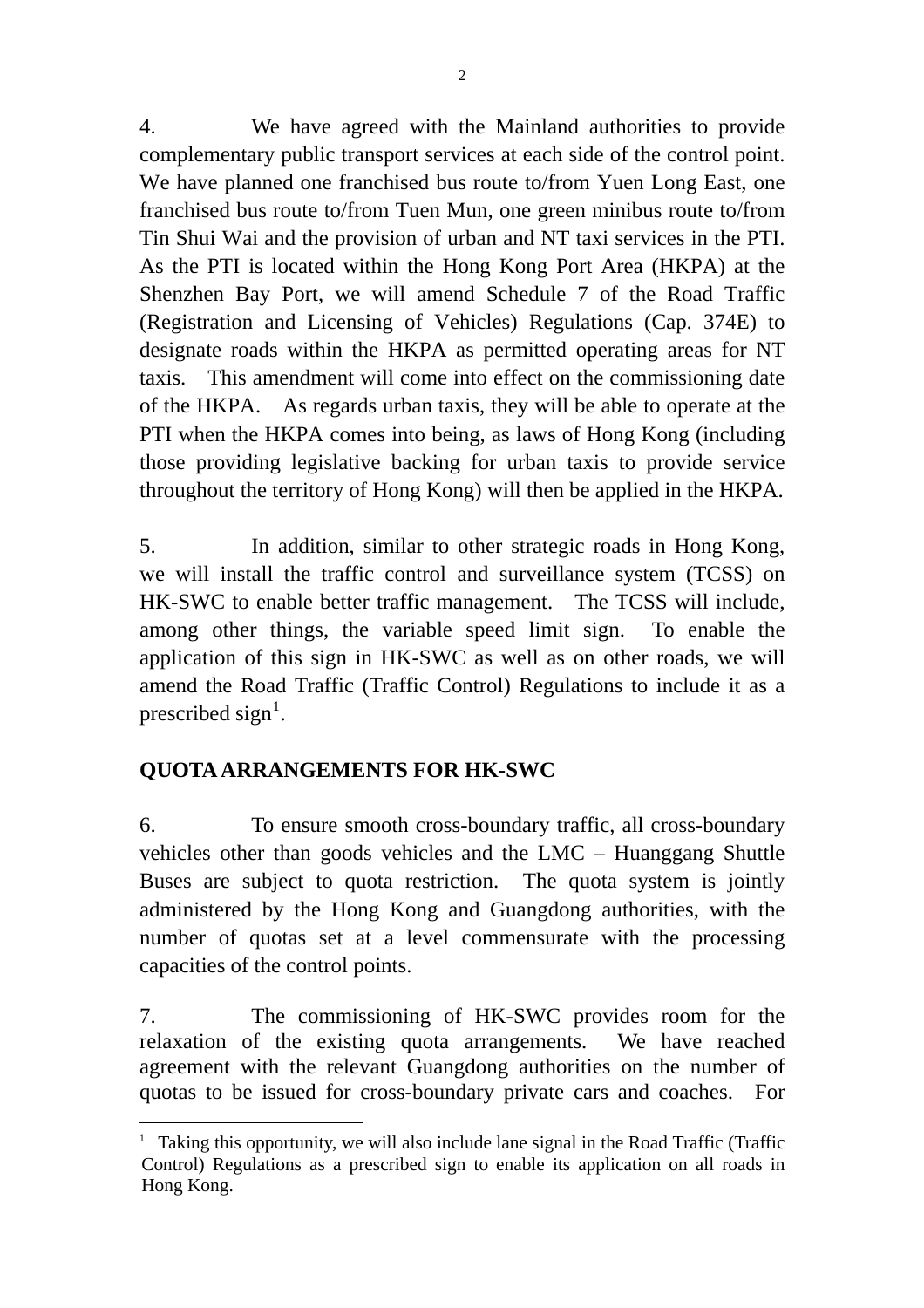private cars, we would initially issue 1 500 new HK-SWC quotas. In addition, to ease congestion at the existing control points, we would encourage existing holders of quotas at other crossings to switch to HK-SWC. In this regard, we would allow a 3-month trial period upon the commissioning of HK-SWC, during which existing quota-holders can try to use HK-SWC. They may then apply for a HK-SWC quota by surrendering their quota for other existing crossing.

8. As regards cross-boundary coaches, we plan to issue 300 quotas before the commissioning of HK-SWC. We will closely monitor the traffic situation and operation of the new control point, and review the need to issue further quotas six months after the commissioning of HK-SWC.

# **TRAFFIC IMPACT ON NORTHWEST NT UPON THE COMMISSIONING OF HK-SWC**

9. As reported to Members on 22 April 2005, the Northwest NT Traffic and Infrastructure Review concluded that with the existing and committed road networks, together with necessary improvement measures, such as the widening of Castle Peak Road and Yuen Long Highway, we would be able to cope with the traffic (including those to be generated from HK-SWC and the Hong Kong–Zhuhai–Macao Bridge) up to at least 2016. The road network would operate within manageable levels such that no new major highway infrastructure projects will be required. To ensure that the new transport infrastructure beyond 2016 will be provided in a timely manner, we have been conducting further investigation and engineering feasibility studies on the proposed road projects, including the Tuen Mun Eastern Bypass, the Tuen Mun Western Bypass and Tuen Mun – Chek Lap Kok Link, the Link Options between Tuen Mun and Lantau, and the Tsing Yi- Lantau Link. The objective is to get the necessary advance work done as much as possible at the present stage so that when the implementation programme for the various planned developments in the region becomes clearer, construction can start in a timely manner.

10. On 24 November 2006, we consulted Members on three proposed projects to improve the overall operation of Tuen Mun Road. The three proposed projects include –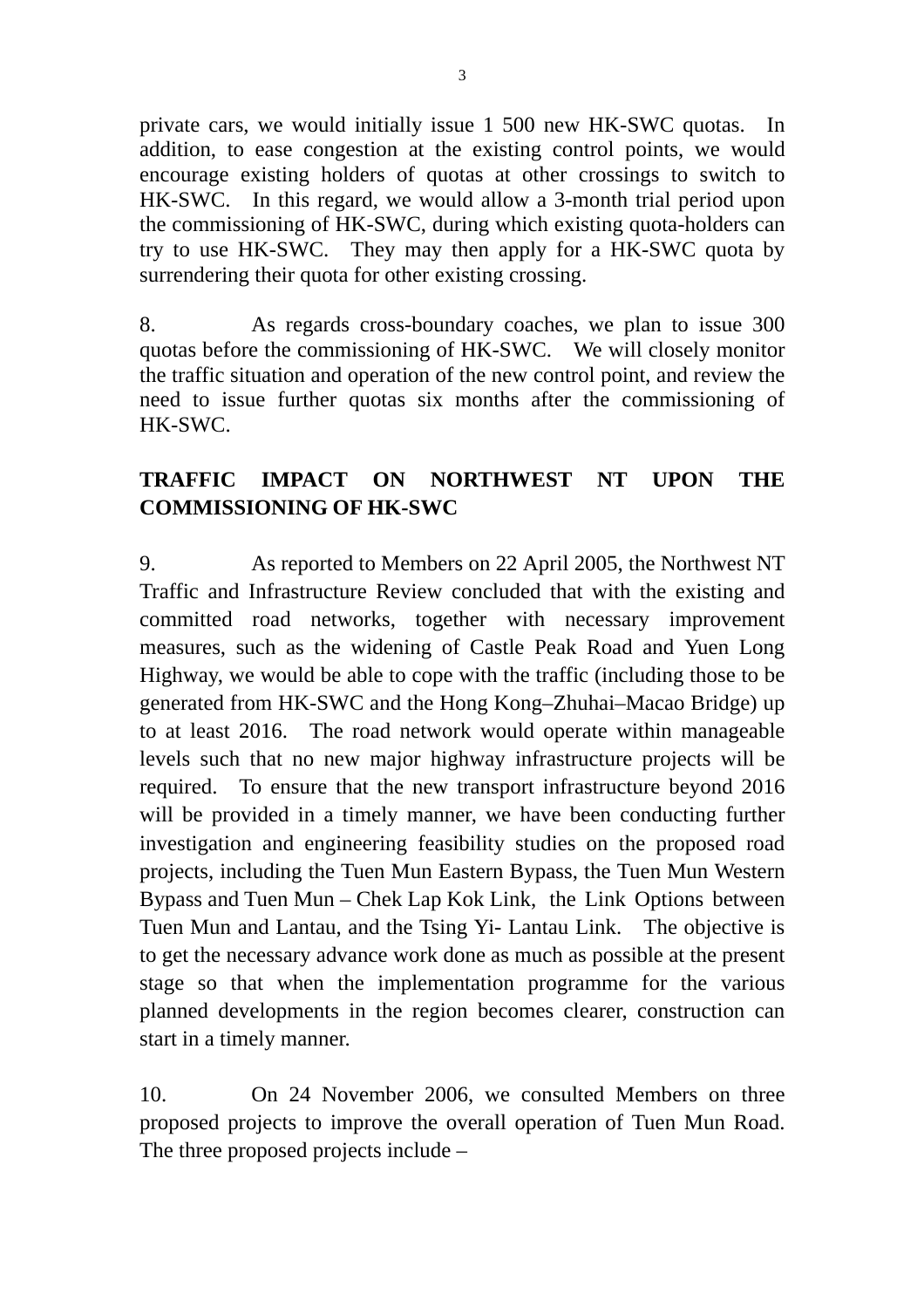- (a) widening of the section at Tsing Tin Interchange from a dual 2-lane to dual 3-lane carriageway;
- (b) widening of the Town Centre Section from Yan Oi Town Square to Wong Chu Road from a dual 2-lane to dual 3-lane carriageway; and
- (c) reconstructing and improving of the expressway section to meet the prevailing expressway standard, including the provision of full-width hard shoulder, as far as practicable.

11. Members supported the implementation of the proposed projects. Subject to the satisfactory passage of the necessary statutory procedures, we plan to commence the widening works at Tsing Tin Interchange in 2007 for completion by 2009, commence the widening works at the Town Centre Section in 2008 for completion by 2010, and commence the improvement works at the expressway section in 2008 for staged completion by 2012.

12. Separately, we have been discussing with the franchisee of Route 3 the feasibility of rationalising the utilisation of Route 3 and the non-tolled Tuen Mun Road, including franchise extension in exchange for toll reduction. We have also been encouraging the franchisee to offer more concessions to more vehicle types. We keep an open mind on all possible options and will continue our discussion with the franchisee in this regard.

### **ADVICE SOUGHT**

13. Members are invited to note the traffic and transport arrangements for the HK-SWC.

# **Environment, Transport and Works Bureau February 2007**